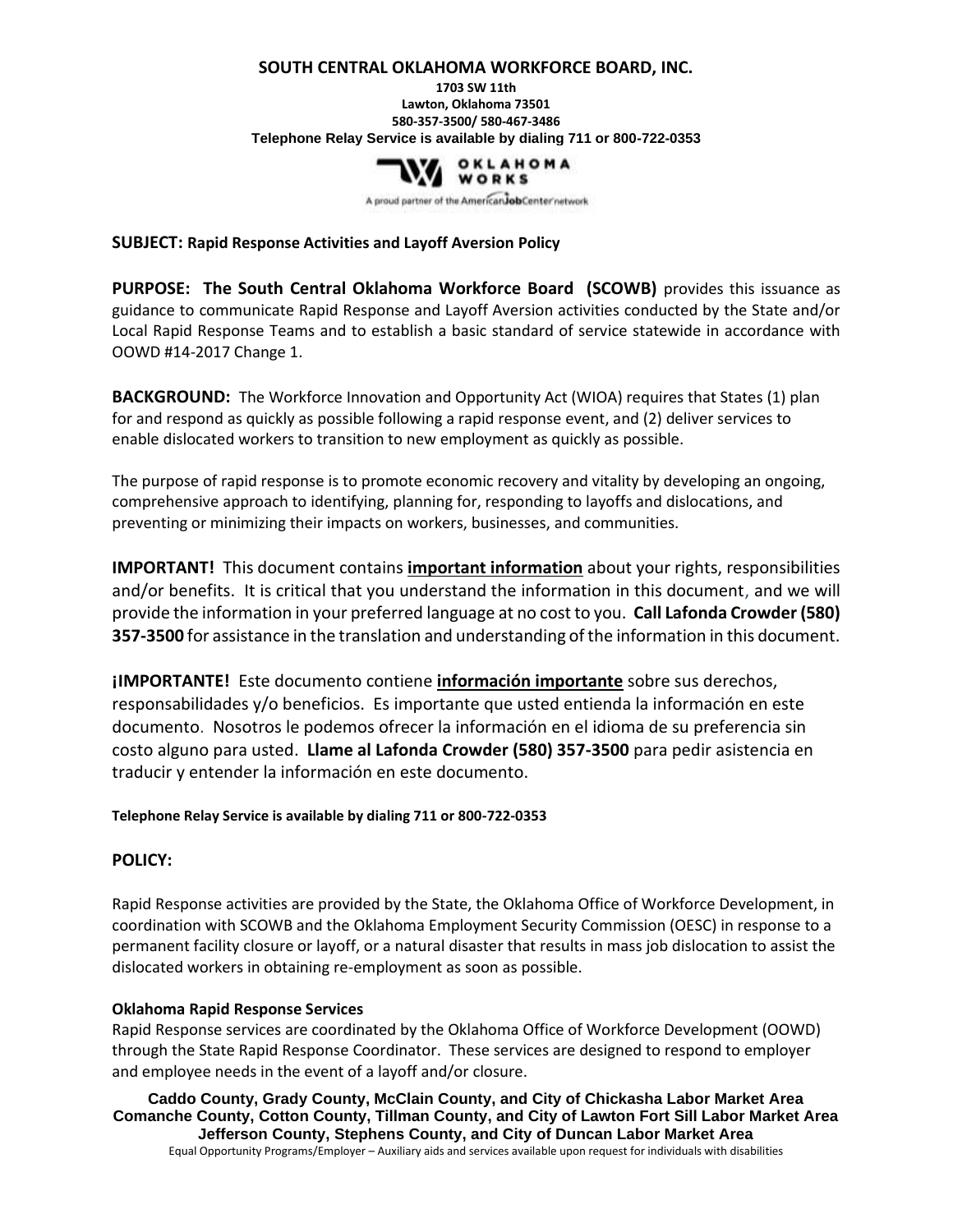Notification regarding a layoff and/or closure may be received in a number of ways:

- Contact from an employer who is anticipating a layoff or closing;
- Contact from employees who have been notified, formally or informally, of an upcoming layoff, or who have already been laid off;
- Communication from employees arriving at a local Oklahoma Works (One-Stop) Center;
- News articles or other public announcements; and
- Receipt of a Worker Adjustment and Retraining Notification (WARN notice). For more information about WARN notices and requirements, visit [the OkJobMatch website.](https://okjobmatch.com/ada/mn_warninfo_dsp.cfm)

When SCOWB and/or Oklahoma Works Center staff become aware of impending or potential layoff situations, the State Rapid Response Coordinator at OOWD must be contacted immediately in order to mobilize the local Rapid Response Team. Contact information for the State Rapid Response Coordinator may be found at www.oklahomaworks.gov/about.

When notified of a layoff or plant closure, the State Rapid Response Coordinator contacts the employer, in order to get a clear understanding of the situation, including the number of affected employees and the circumstances that caused the necessity of the layoff or closing. The employer receives an overview of available services designed to provide affected employees with information, services, and tools to help them transition to new employment as quickly as possible.

If the notice is in advance of the layoff and the employer agrees, the Local Rapid Response Team works with the employer to provide Rapid Response workshops for the affected employees.

### **Rapid Response Workshops**

Oklahoma's Rapid Response handbook, *Tools and Resources for Transitioning to Your Next Job* [\(http://oklahomaworks.gov/rapidresponse/\)](http://oklahomaworks.gov/rapidresponse/) is provided to all workshop participants. Workshops and printed materials are available in English and Spanish. Other accommodations, for example, sign language interpreters for hearing impaired employees, are provided as needed. Teams are coordinated by Oklahoma Employment Security Commission (OESC) Area Managers and include, at a minimum, representatives from the following:

- Local Oklahoma Works One Stop Operator
- SCOWB Service Provider
- Local Oklahoma Works Center
- State Insurance Department
- Unemployment Insurance
- Training and Education Providers

Other presenters may be added depending on the specific circumstances of the situation. Each presenter is provided with the handout – "Speaker Tips and Guidelines." The handout helps assure a standard of quality in each workshop. Job fairs are held in conjunction with Rapid Response workshops when possible and feasible.

Oklahoma's Rapid Response Handbook – *Tools and Resources for Transitioning to Your Next Job* – is provided to each workshop participant. Content topics include: Tips for Finding the Right Job, Job Finding Resources, Training and Education Resources, Community Resources, and Unemployment Insurance. Workshops usually run 75-90 minutes, with 30 minutes after the workshop for participants to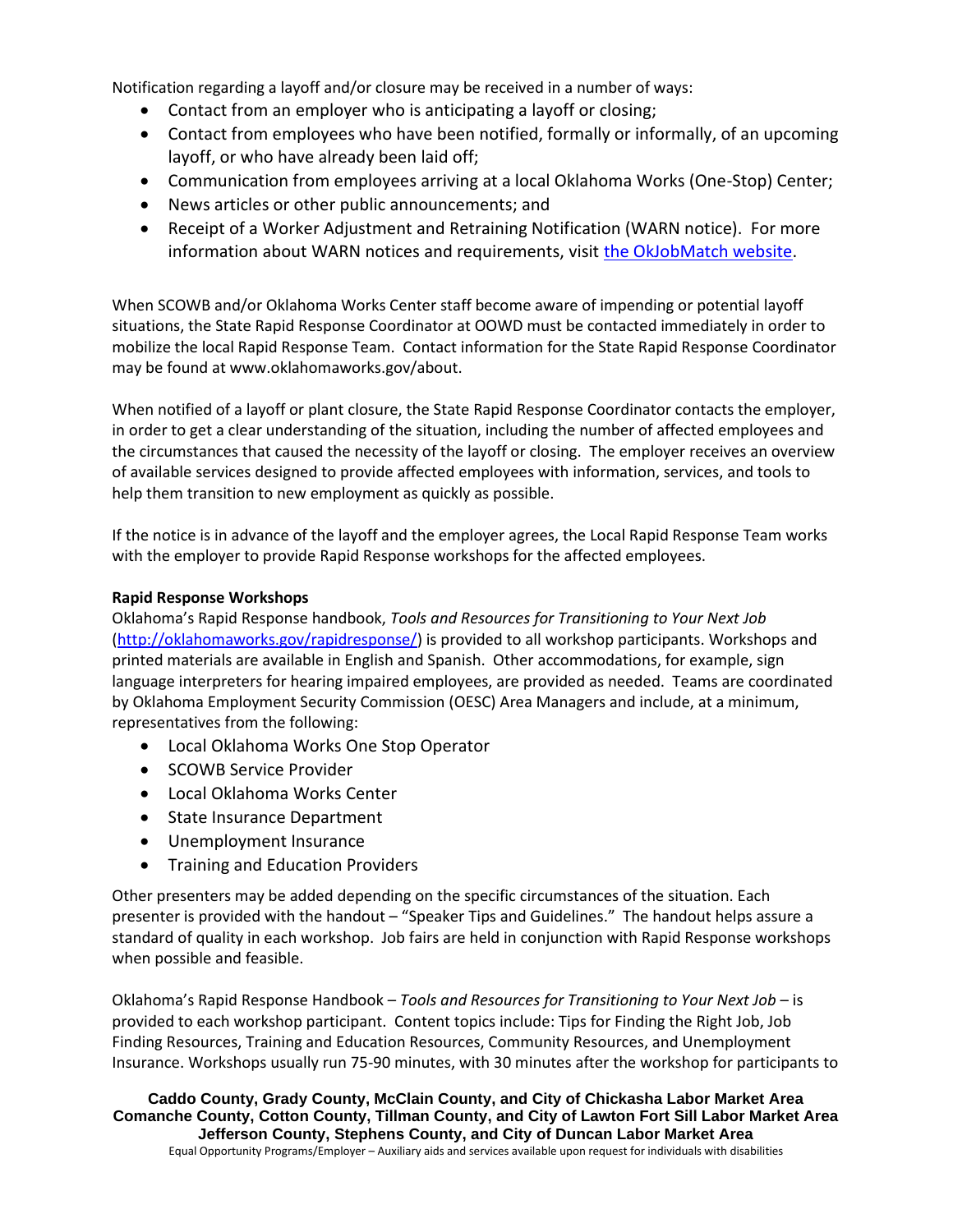meet one-on-one with speakers, as needed. If possible, the number of participants is limited to 30 in each workshop. Multiple workshops are held for large groups.

Participants in Rapid Response workshops are asked to sign-in and provide contact information. In addition, they are invited to complete the following forms:

- *Employee Needs Survey* provides information on the next steps employees want/need to take, i.e. training for a new occupation, reemployment in a similar occupation, assistance with resumes, computer skills, and social service needs, etc. Local Rapid Response Team leaders assure this information is provided to appropriate staff at local Oklahoma Works Centers. If the affected employees do not come to the center within a few days, staff members shall reach out to them.
- *Satisfaction Survey* an evaluation of the workshop, including such questions as: What was most helpful? What was least helpful? What could be improved? Results are tallied by the State Rapid Response Coordinator and shared with team leaders to provide to local team members. Any needed changes or improvements are discussed with the Local Rapid Response team leaders.

In the event a rapid response meeting is not possible, a memo explaining available services and resources, including a link to the online version of the Rapid Response Handbook and a listing of locations for the nearest Oklahoma Works (One-Stop) Centers, is provided to the employer to disseminate to affected employees. The memo can be included in severance packets or forwarded to affected employees by email or mail.

Employees affected by layoffs and plant closures are considered dislocated workers (DLW), and therefore, are eligible for all services available to DLWs at Oklahoma Works Centers.

## **Additional Rapid Response Services**

The Trade Adjustment Act (TAA) provides assistance to workers who lose their jobs or whose hours of work and wages are reduced as a result of foreign competition. When a layoff is announced, TAA staff work with the company and local Oklahoma Works Center staff to determine whether the employees might be eligible for TAA services. If it appears likely that employees could qualify for TAA services, Oklahoma Works (One-Stop) Center staff can assist the employer and/or employees in filing a petition and, in some cases, complete the petition on behalf of the employees. If it is determined employees are eligible for TAA assistance, letters are sent to each eligible employee advising them of additional services and resources available to them.

Rapid Response services must be offered to any group of employees receiving TAA benefits. If the Rapid Response service has already occurred and was more than 120 days before the TAA is approved, a new Rapid Response service will be provided.

Rapid Response services are also offered in the event of mass job dislocation resulting from a natural or other disaster. In this case, the LWDB will be asked to complete a thorough report of the disaster and confer with the State to determine if additional services beyond standard Rapid Response processes are needed.

### **Notifications to Key State and Local Officials**

When a layoff or closing occurs, the following entities are notified by the State Rapid Response Coordinator: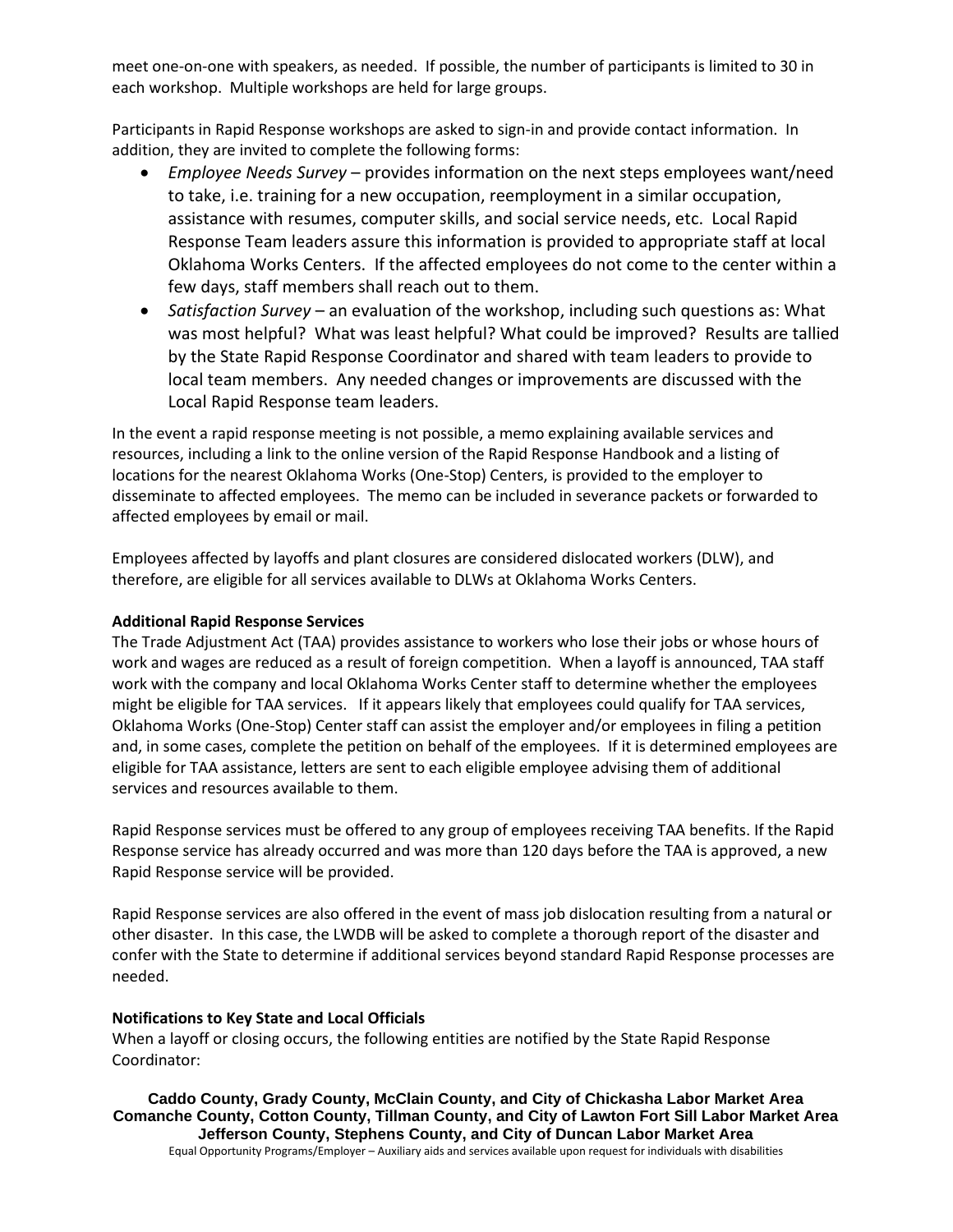- Governor's Office
- Governor's Secretary for Commerce and Workforce Development and key Department of Commerce staff
- Oklahoma Office of Workforce Development (OOWD) leadership and staff
- SCOWB Executive Director
- Chief Local Elected Official (CLEO)
- Oklahoma Employment Security Commission (OESC) leadership, regional managers, unemployment insurance staff, and TAA staff
- State and local economic development leaders

# **Layoff Aversion**

- Layoff Aversion is an ongoing process that includes efforts by state and local economic development staff, SCOWB, and Oklahoma Works (One-Stop) Centers. Keeping Oklahoma companies strong and growing is the goal. Current business retention and expansion (BR&E) practices include the following strategies:
	- o **Oklahoma Works Rapid Response State Staff** monitor news feeds for information related to Oklahoma companies that may be in distress. When companies are identified, contact is made with the company and/or local economic development officials to offer support and needed services. Also, statewide data is monitored for trends for industries in decline to assess and inform an appropriate response to prevent layoffs.
	- $\circ$  **SCOWB** has strong relationships with local economic development staff and the companies in their area. These relationships often allow SCOWB to become aware of challenges a company is experiencing and, working with a variety of local resources, provides an opportunity to offer layoff aversion assistance.
	- o **Incumbent Worker Training** scheduled through SCOWB provides the opportunity to retrain workers to that they can perform another job reducing the risk of a layoff.
- **Oklahoma Works (One-Stop) Centers**: Staff at local Oklahoma Works (One-Stop) Centers often hear about companies in their area that may be struggling. Working with local and/or state economic developers allows for proactive efforts to avert potential layoffs.
- **Oklahoma Department of Commerce**
	- o *Regional Development Specialists* **(RDSs)** live and work in their assigned areas across the state. They call on and build relationships with companies and provide resource referrals as needed. When companies experience difficulties, they often turn to the RDSs, who bring in a variety of resources to help solve problems.
	- o *The Commerce Research Team* provides research services for companies as needed. For example, a company in rural Oklahoma was having supply chain issues. The Commerce research team pulled together information and resources to help the company find additional/alternative supply chain resources. Without that assistance, layoffs may have been necessary.
	- o *Proactive communications and call trips to corporate headquarters of Oklahoma companies*, often by the Governor, help Oklahoma know of any issues corporate offices